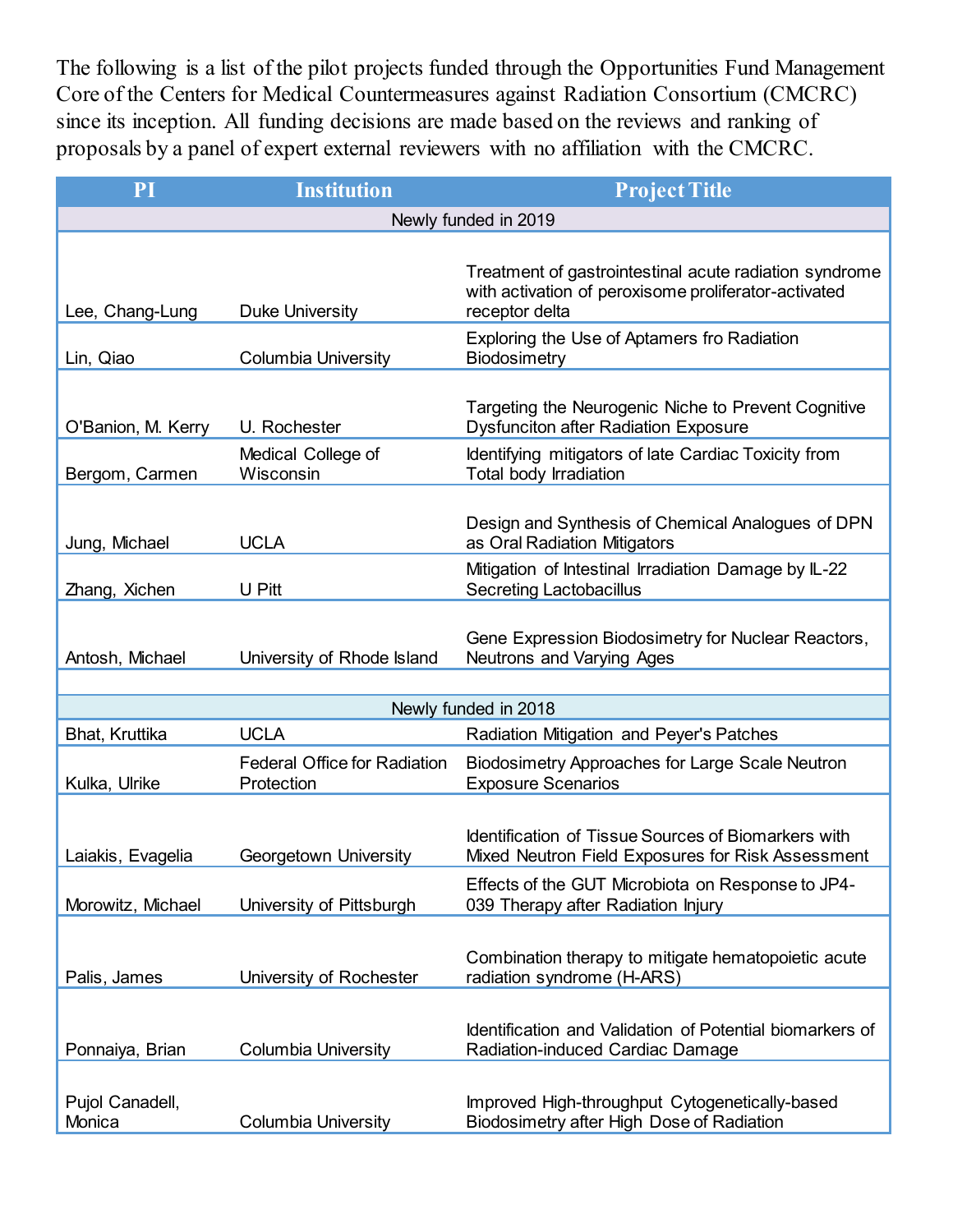|                                  |                                                                                          | Retrospective estimation of protracted radiation doses<br>using radiation-responsive biomarkers in human         |
|----------------------------------|------------------------------------------------------------------------------------------|------------------------------------------------------------------------------------------------------------------|
| Shuryak, Igor                    | <b>Columbia University</b>                                                               | lymphocytes                                                                                                      |
| Winkfield, Karen<br>Marie        | <b>Wake Forest University</b>                                                            | Evaluation of a Red Duroc Porcine Model to Address<br>Cutaneous Radiation Injury in Black (Types III/VI) Skin    |
|                                  |                                                                                          | Newly funded in 2017                                                                                             |
|                                  |                                                                                          |                                                                                                                  |
| Allen, Antiño Recio              | University of Arkansas                                                                   | <b>Combating Oxidative Stress and Inflammation after</b><br><b>Radiation Combined Injury</b>                     |
| Broustas,<br>Constantinos        | <b>Columbia University</b>                                                               | Impact of aging on gene expression response to x-ray<br>irradiation using mouse blood                            |
| Caudell, David L<br>and Yu, Jian | Wake Forrest / U<br>Pittsburgh                                                           | Immunophenotyping of the Intestinal Mucosal Immune<br>System in Irradiated Monkeys                               |
| Day, Regina M.                   | The Henry M. Jackson<br>Foundation for the<br><b>Advancement of Military</b><br>Medicine | Inhibitors of Accelerated Senescence as Radiation<br>Countermeasures                                             |
| Doan, Phuong Linh                | <b>Duke University</b>                                                                   | Endothelial cell-derived Extracellular Vesicles<br><b>Accelerate Marrow Regeneration</b>                         |
| Finkelstein, Jacob               | University of Rochester                                                                  | Mitigation of Radiation Induced Increased Sensitivity<br>to Respiratory Infection                                |
| Ghandhi, Shanaz                  | <b>Columbia University</b>                                                               | Transcriptomics in a Non-Human Primate Model of<br>Radiation Biodosimetry and Survival                           |
| Pannkuk, Evan                    | Georgetown University                                                                    | Metabolomics of shorter-term and delayed effects of<br>acute radiation exposure in nonhuman primates             |
| Pecaut, Michael J.               | Loma Linda University                                                                    | Exosomal micro RNA: A potential organ-specific<br>biodosimeter                                                   |
| Register, Thomas                 | <b>Wake Forrest University</b>                                                           | Monocyte Polarization in Acute and Delayed<br>responses to Total Body Irradiation in Nonhuman<br><b>Primates</b> |
| Weidhaas, Joanne                 | <b>UCLA</b>                                                                              | Using germ-line microRNA based mutations as<br>biodosimeters                                                     |
| Wilkins, Ruth                    | <b>Health Canada</b>                                                                     | The Cytokinesis-Block Micronucleus Assay as an<br><b>Emergency Response Biodosimeter</b>                         |
| Xiao, Mang                       | The Henry M. Jackson<br>Foundation for the<br><b>Advancement of Military</b><br>Medicine | IL-18 Binding Poteen (IL-18BP) as A novel<br><b>Countermeasure after Radiation Exposure</b>                      |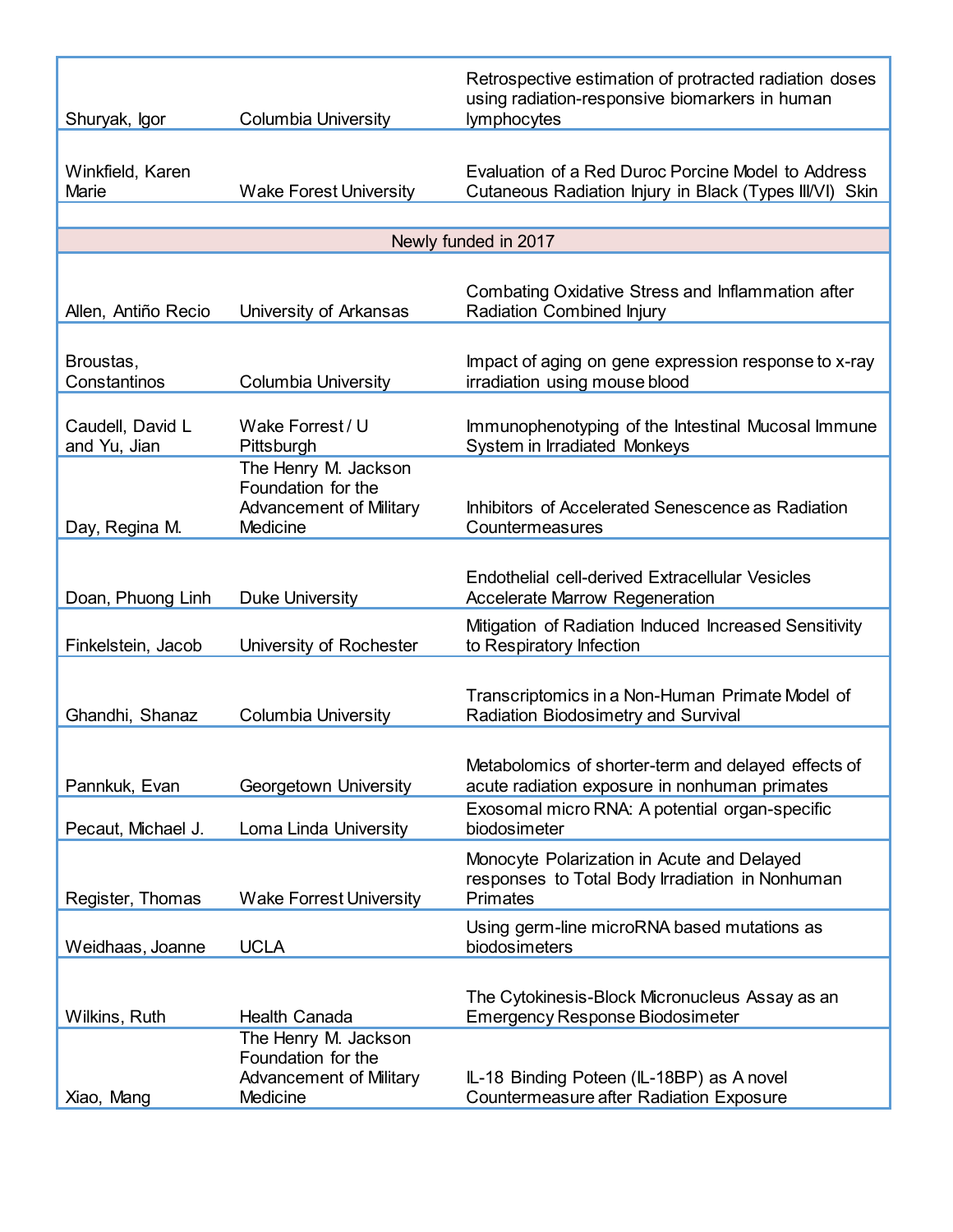| Funded in 2016            |                                                                                                                                                                          |                                                                                                                                                                                                                                |  |
|---------------------------|--------------------------------------------------------------------------------------------------------------------------------------------------------------------------|--------------------------------------------------------------------------------------------------------------------------------------------------------------------------------------------------------------------------------|--|
| Ainsbury, Liz             | <b>Public Health England</b>                                                                                                                                             | Multi-panel coding and non-coding transcriptional<br>responses as an indicator of individualised responses<br>to radiation effects in radiation therapy (RT) patients                                                          |  |
| Chen, Emily               | <b>Columbia University</b>                                                                                                                                               | Biodosimetry using ATM serine-1981 phosphorylation                                                                                                                                                                             |  |
| Coleman, Matthew          | <b>UC Davis</b>                                                                                                                                                          | <b>Identification Of Predictive Biomarkers For Radiation</b><br>Injury From Circulating Serum and urine exosomes                                                                                                               |  |
| Grabham, Peter            | <b>CRR, Columbia University</b><br><b>Medical Center</b>                                                                                                                 | Biodosimetry of exposure to internalized 131I in<br>human cancer patients                                                                                                                                                      |  |
| Lue, Stanley              | <b>CRR, Columbia University</b>                                                                                                                                          | Protein Biomarkers in the Humanized Mouse for<br><b>Radiation Biodosimetry</b>                                                                                                                                                 |  |
| Terzoudi, Georgia         | Institute of Nuclear &<br>Radiological Science &<br>Technology, Energy &<br>Safety, National Centre for<br><b>Scientific Research</b><br>"Demokritos", Athens,<br>Greece | Potential use of blood-born endothelial microparticles<br>as a biodosimetry tool for the characterization of<br>radiation exposure                                                                                             |  |
| Finholt-Daniel,<br>Andrea | Duke University, Durham,<br><b>NC</b>                                                                                                                                    | Novel humanized models of genetically-modified and<br>lipid supplemented yeast cells (S. cerevisae) for<br>screening and selection of radiomitigators targeting<br>the regulatory lipid mediators-generating iPLA2<br>pathways |  |
| Kang, Yubin               | <b>Duke University Medical</b><br>Center                                                                                                                                 | DKK1 mediates hematopoietic stem cell regeneration<br>following radiation injury                                                                                                                                               |  |
| Kavanagh, Kylie           | Wake Forest School of<br>Medicine                                                                                                                                        | biological and molecular mechanisms through which<br>thioredoxin protects HSCs from radiation injury                                                                                                                           |  |
| Racioppi, Luigi           | Duke University, Durham,<br><b>NC</b>                                                                                                                                    | Restoring tissue HSP90 levels post-irradiation to<br>prevent T2DM as a delayed effect of radiation                                                                                                                             |  |
| Sunday, Mary              | <b>Duke University</b>                                                                                                                                                   | Mitigation of Radiation Induced Damage to the<br><b>Cardiac Conduction System by Mitochondrial</b><br><b>Superoxide Scavengers</b>                                                                                             |  |
| Bakkenist, Chris          | University of Pittsburgh<br><b>School of Medicine</b>                                                                                                                    | Proteomics for rapid biodosimetry                                                                                                                                                                                              |  |
| Glowacki, Julie           | <b>Harvard Medical School</b>                                                                                                                                            | Development of water soluble derivatives of 4-<br>(nitrophenylsulfonyl)piperazines as prospective<br>mitigators of radiation injury                                                                                            |  |
| Greenberg, Miriam         | <b>Wayne State University</b>                                                                                                                                            | <b>High Throughput Screening for Radiation Antibody</b><br>Signatures with peptide arrays                                                                                                                                      |  |
| London, Barry             | University of lowa Carver<br>College of Medicine                                                                                                                         | Development of estrogen receptor-b ligands as<br>medical radiation mitigators                                                                                                                                                  |  |